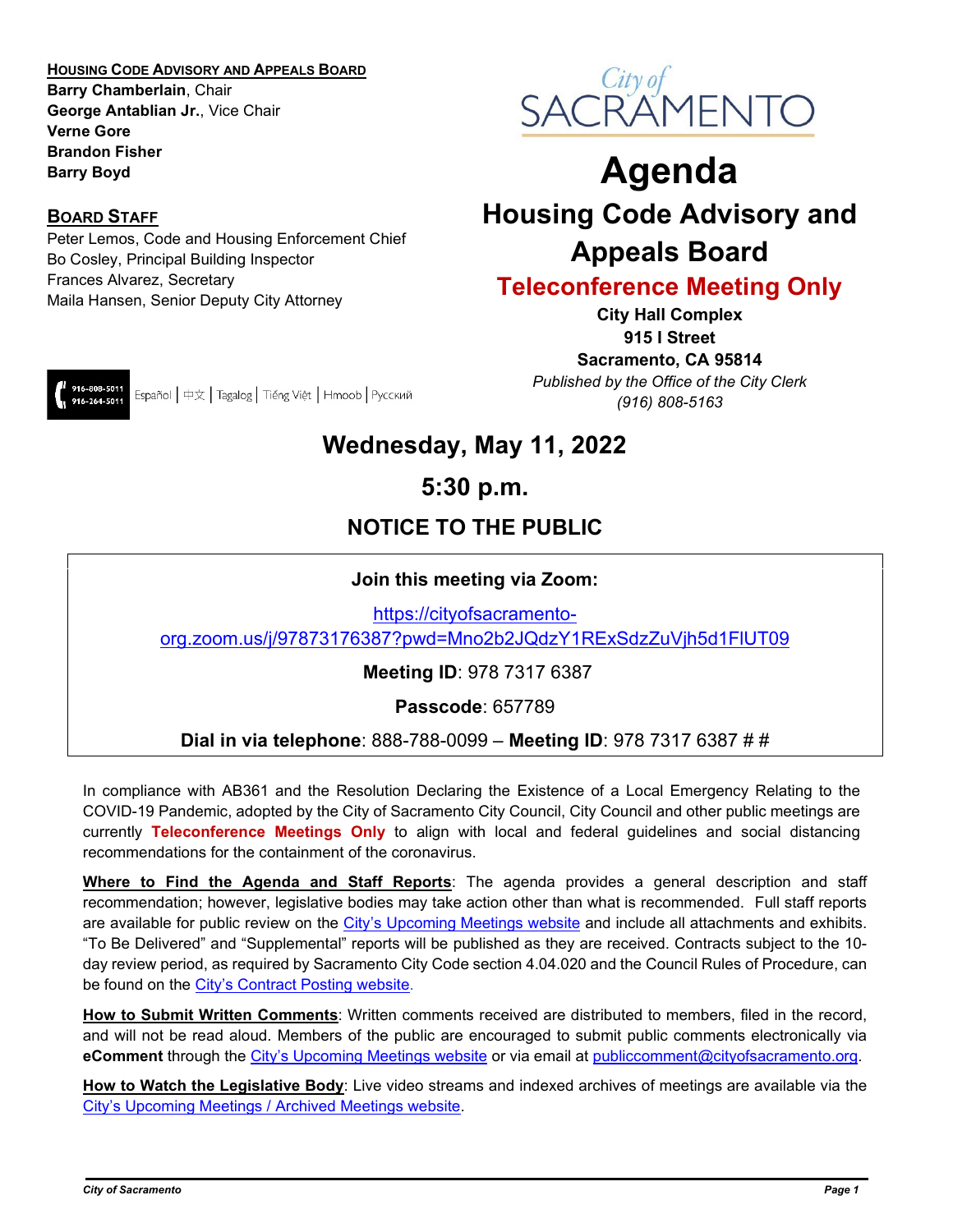*City Code section 4.04.020(A)* requires the agenda of each regular or adjourned regular meeting of a city legislative body (as defined in *Government Code section 54952)* be posted at least 120 hours prior or 24 hours prior to a special meeting in a location that is freely accessible to members of the public as required by the Ralph M. Brown Act *Government Code 54950 (The Brown Act)* including a brief description of each item to be transacted or discussed.

The City posts meeting agendas on the City website, at City Hall as well as offsite meeting locations. **The order and estimated time for agenda items are listed for reference and may be taken in any order deemed appropriate by the legislative body**.

If you require special assistance to participate in the meeting, notify the Office of the City Clerk at (916) 808-7200 at least 48 hours prior to the meeting.

**Notice to Lobbyists:** When addressing the legislative bodies you must identify yourself as a lobbyist and announce the client/business/organization you are representing *(City Code 2.15.160).*

#### **Members of the Public Addressing the Legislative Body**

Purpose of Public Comment. The City provides opportunities for the public to address the legislative body as a whole in order to listen to the public's opinions regarding non-agendized matters within the subject matter jurisdiction of the City during Regular meetings and regarding items on the Agenda at all other meetings.

- Public comments should not be addressed to individual Members nor to City officials, but rather to the legislative body as a whole regarding City business.
- While the public may speak their opinions on City business, personal attacks on Members and City officials, use of swear words, and signs or displays of disrespect for individuals are discouraged as they impede good communication with the legislative body.
- Consistent with the Brown Act, the public comment periods on the Agenda are not intended to be "Question and Answer" periods or conversations with the Members and City officials. The limited circumstances under which Members may respond to public comments are set out in Rule 8 D 2 of the Council Rules of Procedure.
- Members of the public with questions concerning Consent Calendar items may contact the staff person or the Member whose district is identified on the report prior to the meeting to reduce the need for discussion of Consent Calendar items and to better respond to the public's questions.

**Speaker Time Limits.** In the interest of facilitating the legislative body's conduct of the business of the City, the following time limits apply to members of the public (speakers) who wish to address the legislative body during the meeting.

- **Matters not on the Agenda.** Two (2) minutes per speaker.
- **Consent Calendar Items**. The Consent Calendar is considered a single item, and speakers are therefore subject to the two (2) minute time limit for the entire Consent Calendar. Consent Calendar items can be pulled at a Commission member's request. Such pulled Consent Calendar items will be considered individually and up to two (2) minutes of public comment per speaker on those items will be permitted.
- **Discussion Calendar Items.** Two (2) minutes per speaker.
- Time Limits per Meeting. In addition to the above time limits per item, the total amount of time any one individual may address the Commission at any meeting is eight (8) minutes.
- Each speaker shall limit his/her remarks to the specified time allotment.
- The Presiding Officer shall consistently utilize the timing system which provides speakers with notice of their remaining time to complete their comments. A countdown display of the allotted time will appear and will flash red at the end of the allotted time.
- In the further interest of time, speakers may be asked to limit their comments to new materials and not repeat what a prior speaker said. Organized groups may choose a single spokesperson who may speak for the group but with no increase in time.
- Speakers shall not concede any part of their allotted time to another speaker.
- The Presiding Officer may further limit the time allotted for public comments per speaker or in total for the orderly conduct of the meeting and such limits shall be fairly applied.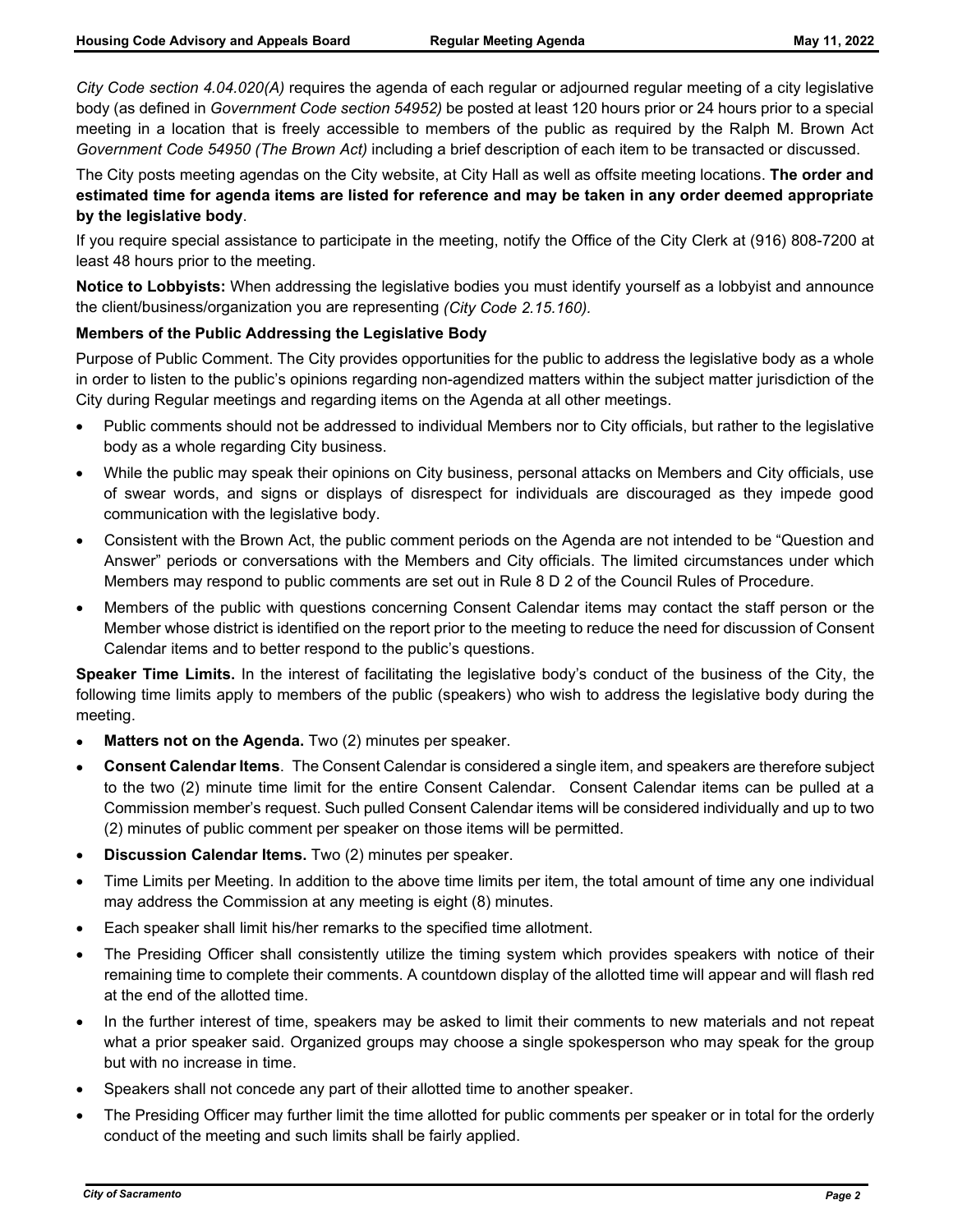## **City of Sacramento**

## **Housing Code Advisory and Appeals Board**

## **City Hall Complex, 915 I Street, Sacramento, CA 95814**

**Teleconference Meeting Only**

## **Regular Meeting Agenda**

#### **Wednesday, May 11, 2022**

**5:30 p.m.**

*All items listed are heard and acted upon by the Housing Code Advisory and Appeals Board unless otherwise noted.*

|  | Join this meeting via Zoom: |  |
|--|-----------------------------|--|
|--|-----------------------------|--|

[https://cityofsacramento](https://cityofsacramento-org.zoom.us/j/97873176387?pwd=Mno2b2JQdzY1RExSdzZuVjh5d1FlUT09)[org.zoom.us/j/97873176387?pwd=Mno2b2JQdzY1RExSdzZuVjh5d1FlUT09](https://cityofsacramento-org.zoom.us/j/97873176387?pwd=Mno2b2JQdzY1RExSdzZuVjh5d1FlUT09)

**Webinar ID**: 978 7317 6387

**Passcode**: 657789

**Dial in via telephone**: 888 788 0099 (Toll Free) – **Meeting ID**: 978 7317 6387 # #

#### **Open Session – 5:30 p.m.**

**Roll Call**

#### **Consent Calendar**

*All items listed under the Consent Calendar are considered and acted upon by one Motion. Anyone may request an item be removed for separate consideration.*

**1. Approval of Minutes for March 9, 2022 Location:** (Citywide) **Recommendation**: Approve Board minutes for March 9, 2022 **Contact:** Bo Cosley, Principal Building Inspector, (916) 808-7503, Community **Development**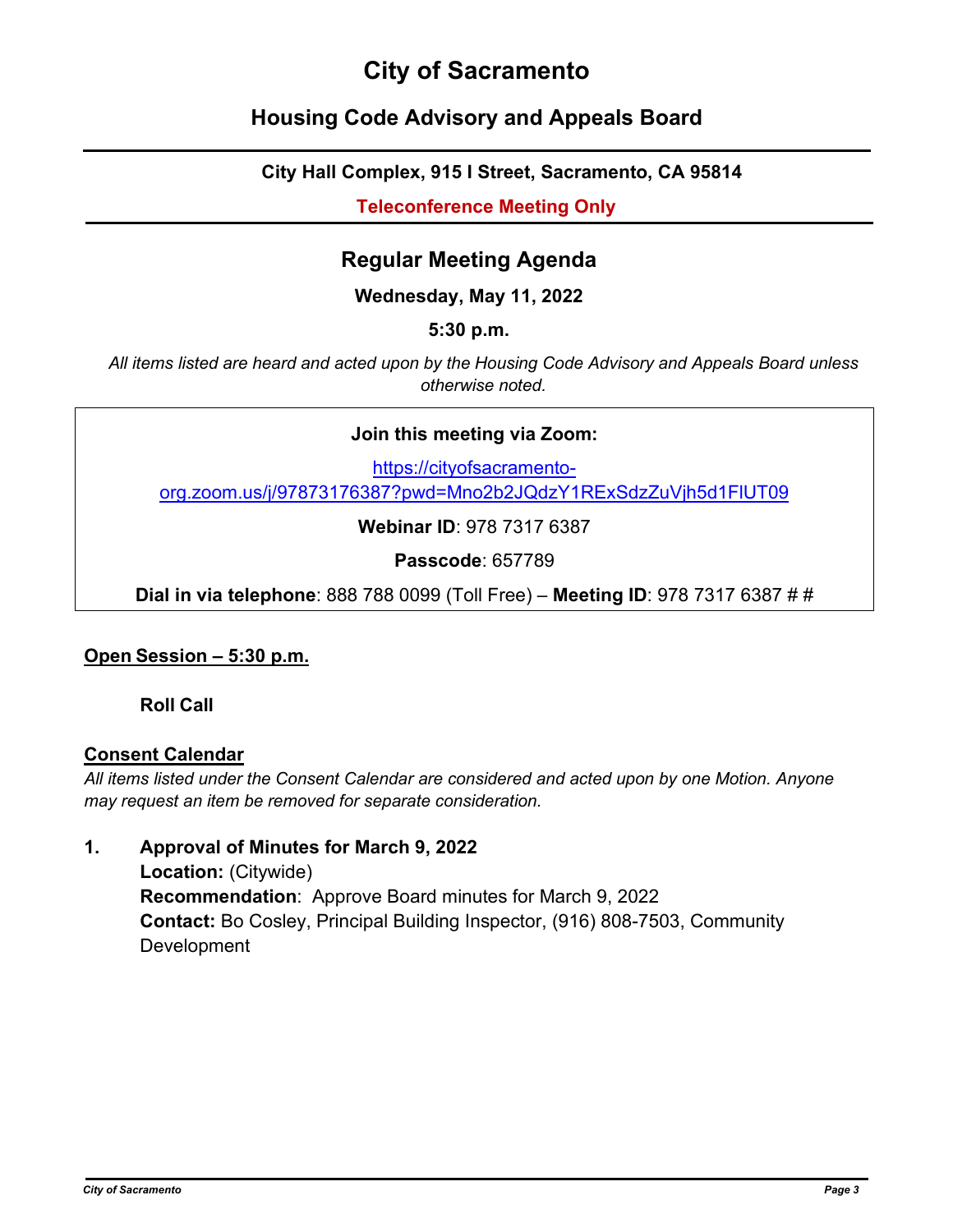#### **Public Hearings**

## **Notice & Order Appeals**

| Item $#$ | <b>Council</b><br><b>District</b> | <b>Case/Inspector</b>            | <b>Address</b>      | Owner            |
|----------|-----------------------------------|----------------------------------|---------------------|------------------|
|          |                                   | 22-011421/<br><b>ALAN JENSEN</b> | 356 SILVER EAGLE RD | <b>NGAN DANG</b> |

## **Housing & Dangerous Buildings Case Cost Recovery – Contested**

| <b>Item</b> | <b>Summary</b> | <b>Council</b><br><b>District</b> | Case/Inspector                      | <b>Address/Invoice</b>                   | Owner                        |
|-------------|----------------|-----------------------------------|-------------------------------------|------------------------------------------|------------------------------|
| 3           |                | 6                                 | 21-053463/<br><b>RICHARD LEIKER</b> | 230 CADILLAC DR<br>CDDCHB08364 (\$660)   | 230 CADILLAC DRIVE KF<br>LLC |
|             |                | 6                                 | 22-000475/<br><b>DANIEL LOWTHER</b> | 5099 STONER DR<br>CDDCHB08381 (\$795.32) | SAMUEL ANGENENT              |

## **5. Housing & Dangerous Buildings Case Cost Recovery – Uncontested Location:** (Citywide)

**Recommendation**: For lines 1-64, City Staff recommends that a resolution be adopted confirming the total charge noted by each agenda line for the expenses incurred by the City in the enforcement of the provisions of the Housing Code and/or Dangerous Buildings Code with respect to the property known by the physical address and/or parcel number (APN) as noted within each agenda line.

**Contact:** Bo Cosley, Principal Building Inspector, (916) 808-7503, Community Development

| Line           | <b>APN</b>        | <b>Council</b><br><b>District</b> | Case/Inspector                       | <b>Address/Invoice</b>               | Owner                                               |
|----------------|-------------------|-----------------------------------|--------------------------------------|--------------------------------------|-----------------------------------------------------|
| 1              | 010-0333-021-0000 | 4                                 | 14-012836/<br>PAUL LOVATO            | 1815 2ND AV/<br>CDDCHC15834 (\$185)  | REBECCA A ZOGLMAN                                   |
| $\mathfrak{p}$ | 010-0365-006-0000 | 5                                 | 19-042712/<br>PAUL LOVATO            | 3132 2ND AV/<br>CDDCHC15828 (\$630)  | <b>STONEGATE</b><br>DEVELOPMENT LLC                 |
| 3              | 006-0044-011-0000 | 4                                 | 20-010128/<br><b>MATTHEW SARTAIN</b> | 927 10TH ST/<br>CDDCHB08405 (\$660)  | SAC METROPOLITAN LLC                                |
| 4              | 006-0044-011-0000 | 4                                 | 20-010128/<br><b>MATTHEW SARTAIN</b> | 927 10TH ST/<br>CDDCHB08383 (\$540)  | SAC METROPOLITAN LLC                                |
| 5              | 014-0284-005-0000 | 5                                 | 19-039960/<br><b>JASON MARTINONI</b> | 4400 13TH AV/<br>CDDCHC15833 (\$325) | <b>MANUEL LOPEZ CABRALEZ</b><br>AND ESPERANZA LOPEZ |
| 6              | 048-0115-002-0000 | 8                                 | 20-019817/<br>PAUL LOVATO            | 7541 21ST ST/<br>CDDCHC15831 (\$325) | <b>FORMAN WILLIAM</b><br>J/NELLIE                   |
| 7              | 048-0115-002-0000 | 8                                 | 20-019817/<br>PAUL LOVATO            | 7541 21ST ST/<br>CDDCHC15885 (\$325) | WILLIAM J/NELLIE<br><b>FORMAN</b>                   |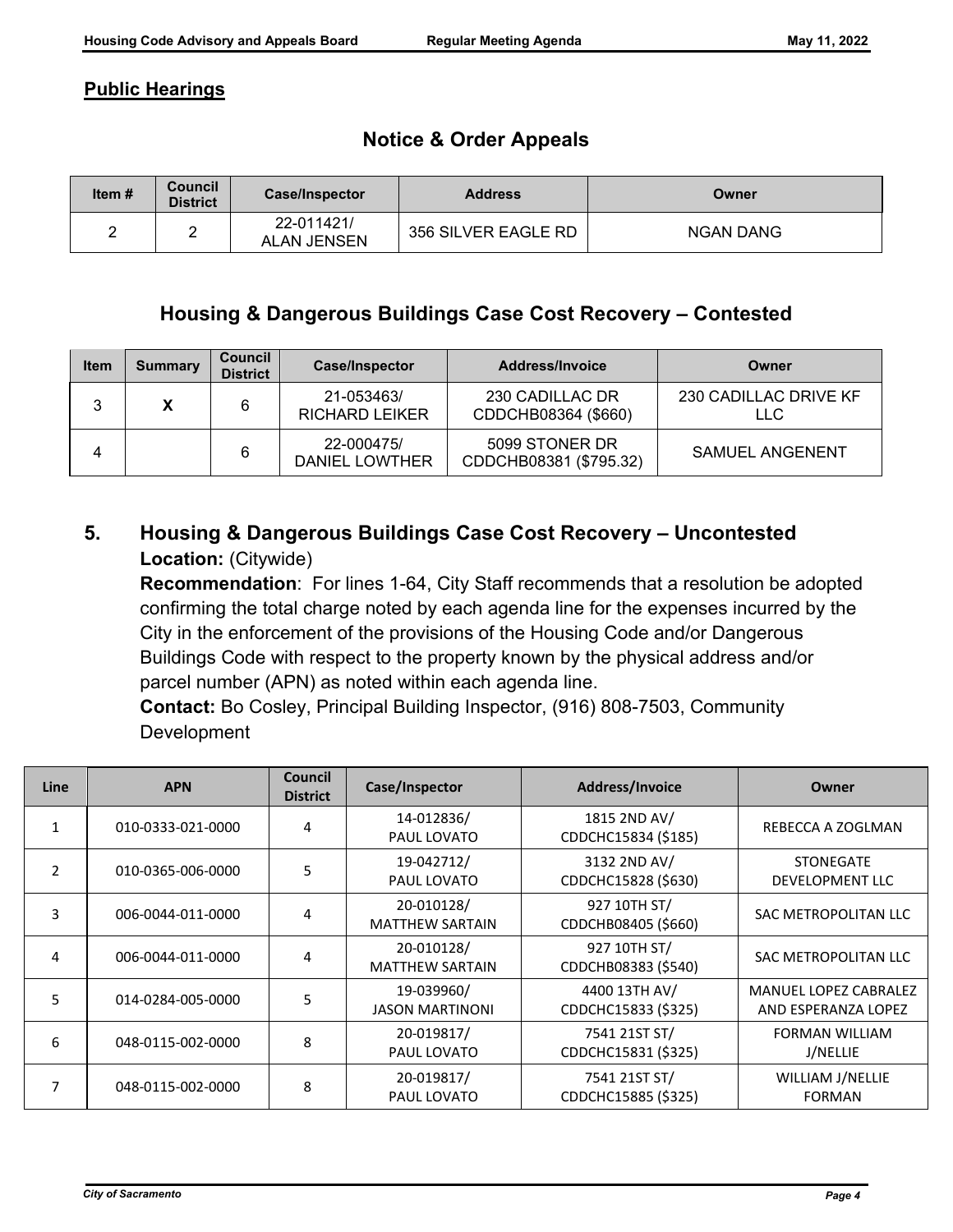| 8  | 019-0124-024-0000 | 5 | 21-044706/<br>PAUL LOVATO           | 2621 24TH AV/<br>CDDCHC15876 (\$1,410)            | JOSE MARTINEZ RIOS/<br><b>SCOTT HILL CLARY</b>  |
|----|-------------------|---|-------------------------------------|---------------------------------------------------|-------------------------------------------------|
| 9  | 022-0081-015-0000 | 5 | 19-040469/<br><b>DANIEL LOWTHER</b> | 3335 25TH AV/<br>CDDCHC15858 (\$325)              | ROBERTO V SANCHEZ                               |
| 10 | 003-0195-014-0000 | 4 | 20-000093/<br><b>ELIJAH PROK</b>    | 620 27TH ST/<br>CDDCHB08373 (\$630)               | <b>STANLEY CLIFFORD</b><br><b>CEBALLOS</b>      |
| 11 | 023-0246-002-0000 | 6 | 21-048883/<br>RICHARD LEIKER        | 6206 28TH AV/<br>CDDCHB08384 (\$1,180)            | ANGELICA SINGLETON                              |
| 12 | 023-0246-002-0000 | 6 | 21-048883/<br>RICHARD LEIKER        | 6206 28TH AV/<br>CDDCHB08372 (\$521.33)           | ANGELICA SINGLETON                              |
| 13 | 023-0246-002-0000 | 6 | 21-048883/<br>RICHARD LEIKER        | 6206 28TH AV/<br>CDDCHB08402 (\$565)              | ANGELICA SINGLETON                              |
| 14 | 020-0015-026-0000 | 5 | 15-019816/<br>RICHARD LEIKER        | 3737 32ND ST/<br>CDDCHB08350 (\$620)              | YEN WANG                                        |
| 15 | 014-0041-016-0000 | 5 | 20-026566/<br><b>RICHARD LEIKER</b> | 2435 36TH ST/<br>CDDCHB08369 (\$660)              | <b>MARY COLYAR</b>                              |
| 16 | 027-0350-022-0000 | 6 | 20-040718/<br>PAUL LOVATO           | 8140 36TH AV/<br>CDDCHC15836 (\$325)              | <b>RICHARD BARGE</b>                            |
| 17 | 027-0341-009-0000 | 6 | 21-051151/<br><b>JOHN CARPENTER</b> | 8008 37TH AV/<br>CDDCHB08390 (\$1,126.33)         | <b>RUBY J LANGE</b>                             |
| 18 | 020-0034-002-0000 | 5 | 21-043789/<br>PAUL LOVATO           | 3833 38TH ST/<br>CDDCHC15879 (\$1,715)            | <b>ARRIBA FAMILY</b><br>REVOCABLE TRUST         |
| 19 | 020-0072-016-0000 | 5 | 17-006385/<br>PAUL LOVATO           | 3975 39TH ST/<br>CDDCHC15853 (\$325)              | KARL JAY LYSINGER                               |
| 20 | 038-0152-003-0000 | 6 | 21-046780/<br><b>WILLIAM ELY</b>    | 7916 43RD AV/<br>CDDCHB08376 (\$2,007.66)         | <b>LORRAINE N BAKER</b><br>TRUSTEE OF THE JAMES |
| 21 | 014-0192-005-0000 | 5 | 18-031390/<br>PAUL LOVATO           | 3024 44TH ST/<br>CDDCHC15852 (\$325)              | <b>AGUSTIN MONTALVO</b>                         |
| 22 | 026-0072-005-0000 | 6 | 19-005563/<br>PAUL LOVATO           | 5641 53RD ST/<br>CDDCHC15827 (\$630)              | PHILIP BENEDETTO                                |
| 23 | 015-0215-002-0000 | 5 | 21-026774/<br><b>DANIEL LOWTHER</b> | 3560 58TH ST/<br>CDDCHC15815 (\$1,110)            | RAMIREZ ROBERTO H/TR                            |
| 24 | 015-0215-002-0000 | 2 | 21-026774/<br><b>DANIEL LOWTHER</b> | 3560 58TH ST/<br>CDDCHB08346 (\$751.65)           | RAMIREZ ROBERTO H/TR                            |
| 25 | 021-0181-005-0000 | 6 | 21-045763/<br>PAUL LOVATO           | 4260 73RD ST/<br>CDDCHC15882 (\$1,715)            | <b>MORGAN PICKS TWO LLC</b>                     |
| 26 | 035-0063-008-0000 | 2 | 21-043827/<br><b>WILLIAM ELY</b>    | 1428 ATHERTON ST/<br>CDDCHB08380 (\$3,080)        | SPENCER RAY A/HELEN J                           |
| 27 | 035-0063-008-0000 | 5 | 21-043827/<br><b>WILLIAM ELY</b>    | 1428 ATHERTON ST/<br>CDDCHB08404 (\$680)          | RAY A/HELEN J SPENCER                           |
| 28 | 035-0112-027-0000 | 5 | 19-002859/<br><b>BO COSLEY</b>      | 6650 BELLEAU WOOD LN/<br>CDDCHB08444 (\$1,804.50) | <b>CLEARVIEW INVESTMENT</b>                     |
| 29 | 035-0112-027-0000 | 5 | 19-002859/<br><b>BO COSLEY</b>      | 6650 BELLEAU WOOD LN/<br>CDDCHB08392 (\$915)      | <b>CLEARVIEW INVESTMENT</b>                     |
| 30 | 277-0183-009-0000 | 2 | 22-000834/<br><b>ELIJAH PROK</b>    | 1936 BOWLING GREEN DR/<br>CDDCHB08377 (\$895)     | MARTINEZ JULIO                                  |
| 31 | 251-0251-014-0000 | 2 | 21-050529/<br>LUDWIG MORADA         | 3312 BRANCH ST/<br>CDDCHB08356 (\$6,088)          | SOUZA DARYL JOHN                                |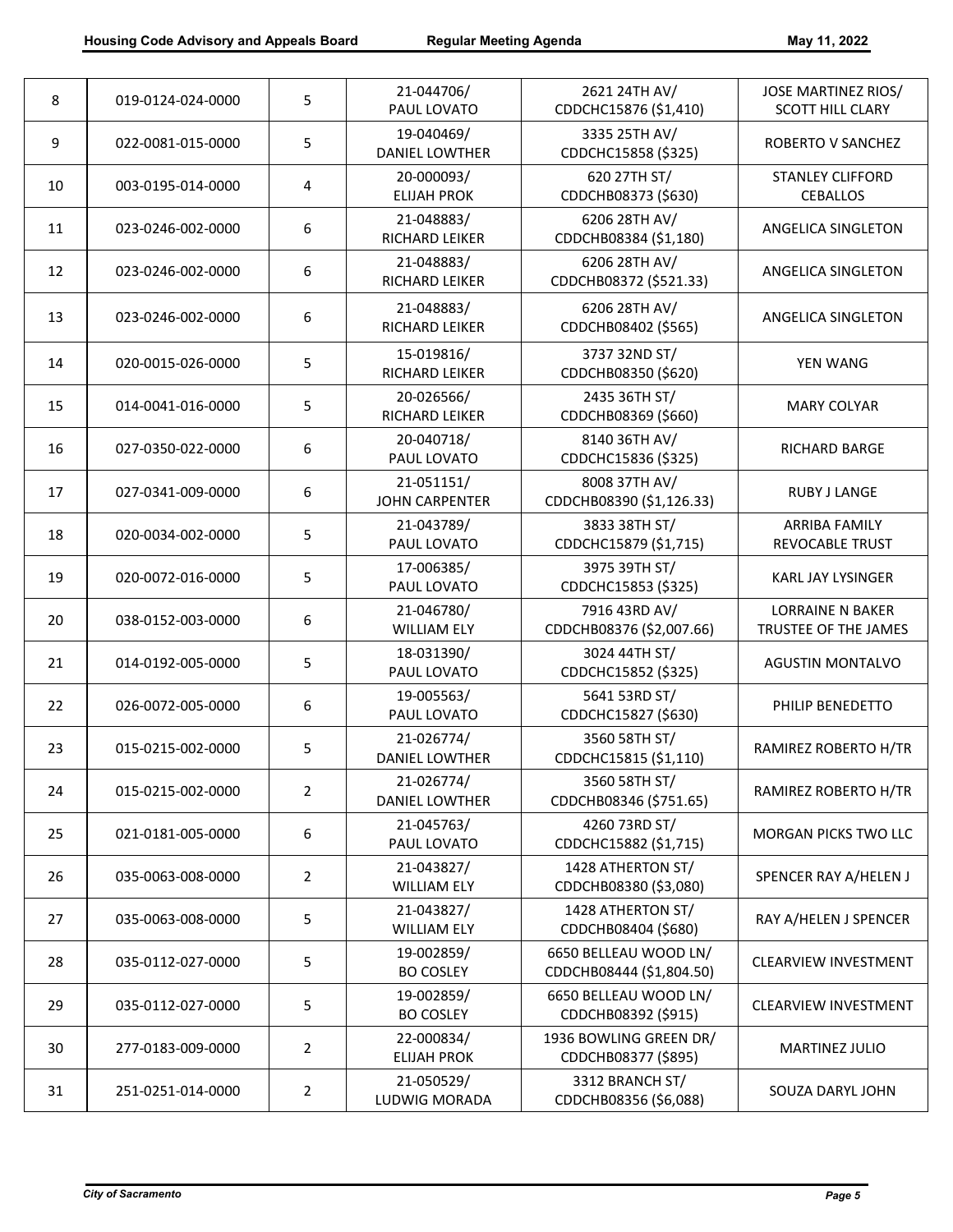| 32 | 251-0251-014-0000 | $\overline{2}$ | 21-050529/<br>LUDWIG MORADA          | 3312 BRANCH ST/<br>CDDCHC15823 (\$1,410)        | SOUZA DARYL JOHN                         |
|----|-------------------|----------------|--------------------------------------|-------------------------------------------------|------------------------------------------|
| 33 | 251-0251-014-0000 | $\overline{2}$ | 21-050529/<br><b>LUDWIG MORADA</b>   | 3312 BRANCH ST/<br>CDDCHB08374 (\$977)          | SOUZA DARYL JOHN                         |
| 34 | 225-0660-059-0000 | 3              | 21-043938/<br><b>ELIJAH PROK</b>     | 3301 BRIDGEFORD DR/<br>CDDCHC15875 (\$1,410)    | MONICA/JORGE SR<br><b>MARTINEZ</b>       |
| 35 | 043-0255-018-0000 | 6              | 20-023377/<br>PAUL LOVATO            | 14 CANTINA CT/<br>CDDCHB08385 (\$585)           | <b>WINNIE HONG TANG</b>                  |
| 36 | 043-0255-018-0000 | $\overline{2}$ | 20-023377/<br>PAUL LOVATO            | 14 CANTINA CT/<br>CDDCHC15832 (\$325)           | <b>TANG WINNIE HONG</b>                  |
| 37 | 043-0255-018-0000 | 6              | 20-023377/<br>PAUL LOVATO            | 14 CANTINA CT/<br>CDDCHC15884 (\$325)           | <b>WINNIE HONG TANG</b>                  |
| 38 | 275-0073-012-0000 | $\overline{2}$ | 19-043184/<br><b>ELIJAH PROK</b>     | 2230 COLFAX ST/<br>CDDCHC15856 (\$325)          | ZHI HE WONG                              |
| 39 | 031-0873-060-0000 | $\overline{7}$ | 20-002993/<br><b>DANIEL LOWTHER</b>  | 14 EDUARDO CT/<br>CDDCHC15857 (\$325)           | DANIEL KADELL                            |
| 40 | 225-0340-004-0000 | $\overline{2}$ | 20-008941/<br>LUDWIG MORADA          | 1210 FAIRWEATHER DR/<br>CDDCHC15821 (\$185)     | <b>JERRY WALTERS</b>                     |
| 41 | 252-0031-037-0000 | $\overline{2}$ | 21-048192/<br><b>JASON MARTINONI</b> | 2129 HARRIS AV/<br>CDDCHC15840 (\$1,410)        | <b>EDUARDO GUERRERO</b><br><b>MACIAS</b> |
| 42 | 265-0303-005-0000 | 8              | 18-032746/<br><b>ELIJAH PROK</b>     | 2632 LEXINGTON ST/<br>CDDCHC15820 (\$185)       | <b>MATEO MATA</b>                        |
| 43 | 049-0163-022-0000 | 8              | 19-019614/<br><b>DANIEL LOWTHER</b>  | 7330 LOMA VERDE WY/<br>CDDCHC15859 (\$325)      | PARMOD C DHIR                            |
| 44 | 049-0390-012-0000 | 8              | 21-051971/<br><b>JASON MARTINONI</b> | 7331 MEADOWGATE DR/<br>CDDCHB08386 (\$670)      | KIM NGUYEN STENHOUSE                     |
| 45 | 049-0390-012-0000 | 6              | 21-051971/<br><b>JASON MARTINONI</b> | 7331 MEADOWGATE DR/<br>CDDCHC15824 (\$1,410)    | NGUYEN STENHOUSE KIM                     |
| 46 | 049-0390-012-0000 | $\overline{7}$ | 21-051971/<br><b>JASON MARTINONI</b> | 7331 MEADOWGATE DR/<br>CDDCHB08353 (\$1,361.65) | NGUYEN STENHOUSE KIM                     |
| 47 | 049-0141-011-0000 | 8              | 19-017781/<br>PAUL LOVATO            | 2779 MEADOWVALE AV/<br>CEDCHC14388 (\$1,120)    | <b>ROXANNA TORRES</b>                    |
| 48 | 049-0141-011-0000 | 8              | 19-017781/<br>PAUL LOVATO            | 2779 MEADOWVALE AV/<br>CDDCHC15854 (\$325)      | ROXANNA JANETH TORRES                    |
| 49 | 031-0191-012-0000 | 5              | 21-046446/<br><b>JASON MARTINONI</b> | 7436 MYRTLE VISTA AV/<br>CDDCHC15878 (\$1,410)  | YUE GUI CHEN                             |
| 50 | 049-0380-001-0000 | 5              | 22-003085/<br>RICHARD LEIKER         | 7252 MUNSON WY/<br>CDDCHB08401 (\$660)          | PC CA PARKVIEW LP                        |
| 51 | 027-0311-029-0000 | 7              | 21-049497/<br><b>DANIEL LOWTHER</b>  | 7099 NEW SACTO/<br>CDDCHC15814 (\$1,410)        | LI JIE/SAM A VONG                        |
| 52 | 262-0043-017-0000 | 3              | 17-019874/<br>LUDWIG MORADA          | 3163 NORTHVIEW DR/<br>CDDCHC15855 (\$325)       | <b>BERNADETTE CARMONA</b>                |
| 53 | 119-0324-001-0000 | $\overline{2}$ | 21-016966/<br><b>JASON MARTINONI</b> | 7961 ORENZA WY/<br>CDDCHB08355 (\$655)          | <b>CAZARES CARLOS</b><br>PALACIOS/ONELIA |
| 54 | 119-0324-001-0000 | 7              | 21-016966/<br><b>JASON MARTINONI</b> | 7961 ORENZA WY/<br>CDDCHB08388 (\$730)          | <b>CARLOS PALACIOS</b><br>CAZARES/ONELIA |
| 55 | 237-0400-014-0000 | $\overline{2}$ | 22-053591/<br>PAUL LOVATO            | 4161 PELL DR/<br>CDDCHB08363 (\$800)            | TCCA 4161 PELL DR LLC                    |